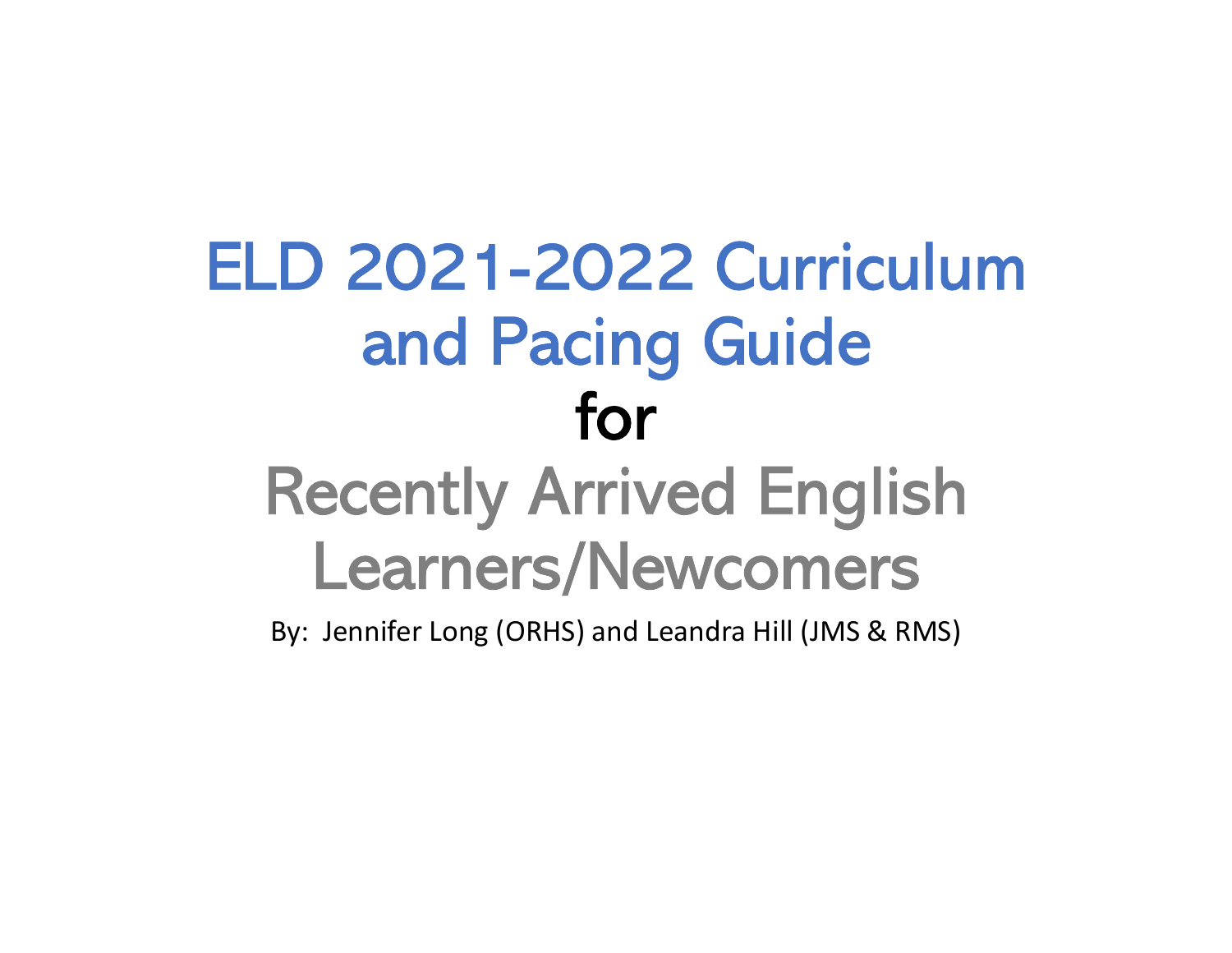This unit is designed for students new to English and need basic English development. Estimated time for completion: 9 weeks **Fhis unit is designed for students new to English**<br> **Estimated time for completion: 9**<br>
Theme: Making Connections: New School, New People, New<br>
Community<br>
MIDA Standards<br>
• Standard 1: Language for Social and Instructiona

Theme: Making Connections: New School, New People, New **Community** 

#### WIDA Standards

- Standard 1: Language for Social and Instructional Purposes (ELD-SI)
- 

#### Guiding Resources:

Ready, Set, Go! Newcomers by Continental Press (Books 1, 2, & 3)

Books 1, 2, 3 by Continental Press

#### Learning Module: The Basics

- •The Basics
- •Welcome
- •First English Class
- •School
- •In the Classroom
- •In the Food Court/Food
- •At Home
- •Numbers
- •The Clinic: Health and Wellbeing
- •Around the Clock
- •The Calendar
- •Places in the Community
- •Science

#### Learning Modules Assessment Targets

- •Students will create a bilingual picture glossary for all vocabulary in each learning module.
- •Students must pass each USA Learns module with a 80% or higher.
- •Students must complete basic English CFAs at the end of each learning module.
- •Students will score an 80% or higher on the ELL Starter Quill assessment.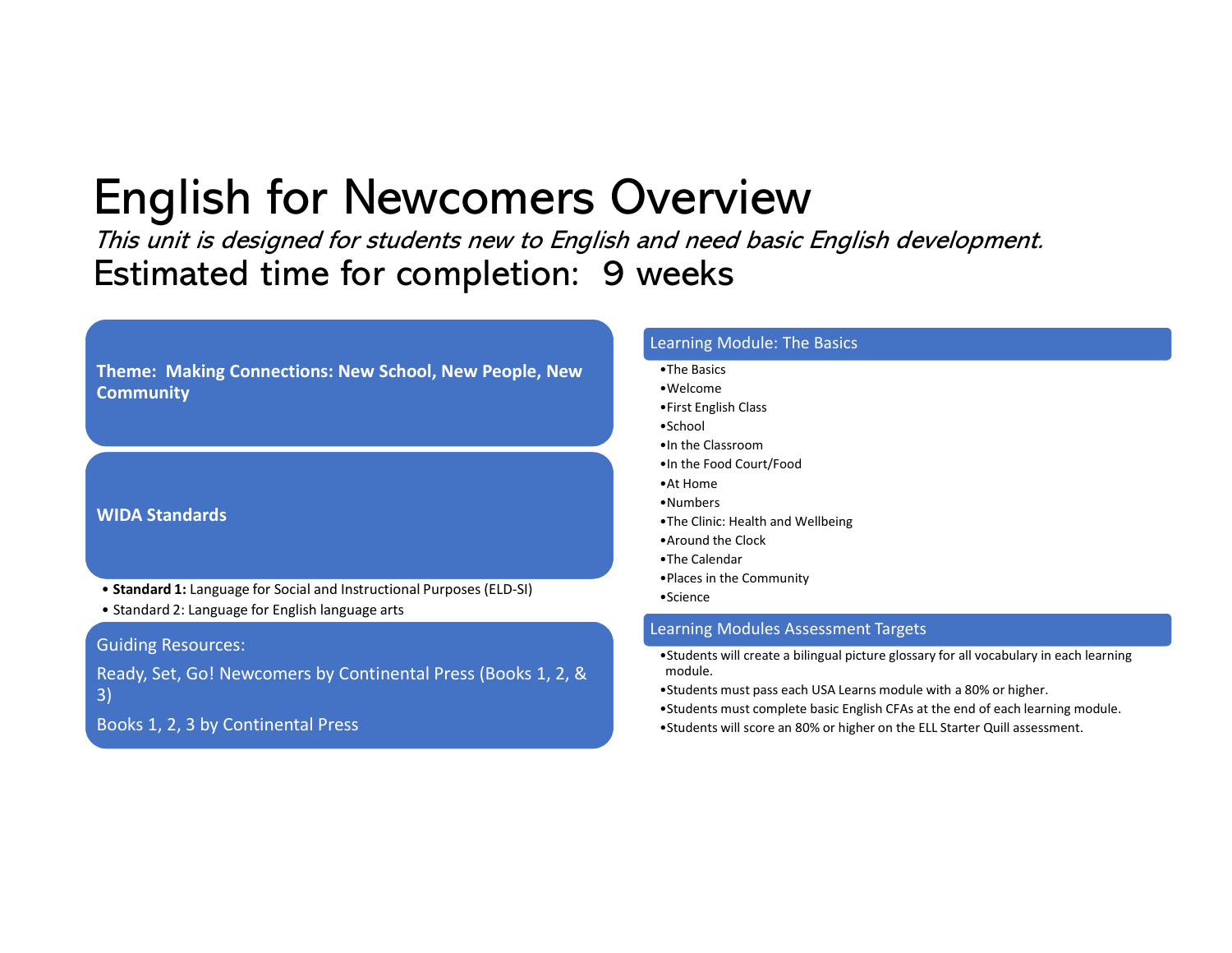This unit is designed for students new to English and need basic English development. This unit can be completed anytime during the school year with WIDA Screener score of a 1 or 2. **/Crvicw**<br> *d need basic English development. This*<br> *aar with WIDA Screener score of a 1 or 2.*<br> **10 Week**<br>
<br> **earning Module Topics<br>
• Greetings and Introduction<br>
• All About Me<br>
• Address<br>
• Phone Number<br>
• Phone Number /erview**<br> *Merget About English development. This*<br> **aar with WIDA Screener score of a 1 or 2.**<br> **All About Merget According Module Topics**<br> **• Greetings and Introduction**<br>
• Ald About Me<br>
• Address<br>
• Phone Number<br>
• R **/CIVIEW**<br> *d need basic English development. This*<br> *ear with WIDA Screener score of a 1 or 2.*<br> **1C WCCK**<br>
<br> **earning Module Topics<br>
• Greetings and Introduction<br>
• All About Me<br>
• Address<br>
• Phone Number<br>
• Age<br>
• Perso /Crylew**<br> *d need basic English development. This*<br>
par with WIDA Screener score of a 1 or 2.<br> **1C WCCK**<br>
<br>
earning Module Topics<br>
• Greetings and Introduction<br>
• Address<br>
• Phone Number<br>
• Age<br>
• Personal Information<br>
an **/Crvich Constrained School Constrained School Constrained Schools (School Constrained School Constrained School Constrained School Constrained School Constrained School Constrained Proceduce Constrained Proceduce Constrai Figure 11 Accord Control Control Control Control Control Control Control Control Control Control Control Control Control Control Control Control Control Control<br>
Control Information<br>
Contribute Madress<br>
Creatings and Intr** 

# Estimated time length: One week

### Unit 1: Welcome

### WIDA Standards: Language of Social Studies

Language of Language Arts

•Standard 1: Language for Social and Instructional Purposes (ELD-SI)

Guiding Resources:

Ready, Set, Go! Newcomers by Continental Press (Books 1, 2, & 3) Students must pass each USA Learns module with a 80% or higher.

Books 1, 2, 3 by Continental Press

USA Learns (www.usalearns.org)

### Learning Module Topics

- 
- 
- 
- 
- 
- 

Language Structure: Am, Is, Are (Be verb)

Text Sets: American Culture & A New View (Saddleback)

- 
- **CHERE SEAR CONTROVE CONTROVER CONTROVER CONTROVER CONTROVER AND A SAMPLE CONTROVER CONTROVER CONTROVER CONTROVER CONTROVER CONTROVER CONTROVER CONTROVER CONTROVER CONTROVER CONTROVER CONTROVER CONTROVER CONTROVER CONTROVE Example 18 Students and Interded Complete Data Accepts and Interded CASES**<br>
• Address<br>
• Pehone Number<br>
• Pehone Number<br>
• Personal Information<br>
anguage Structure: Am, Is, Are (Be verb)<br>
<br>
Ext Sets: American Culture & A N module.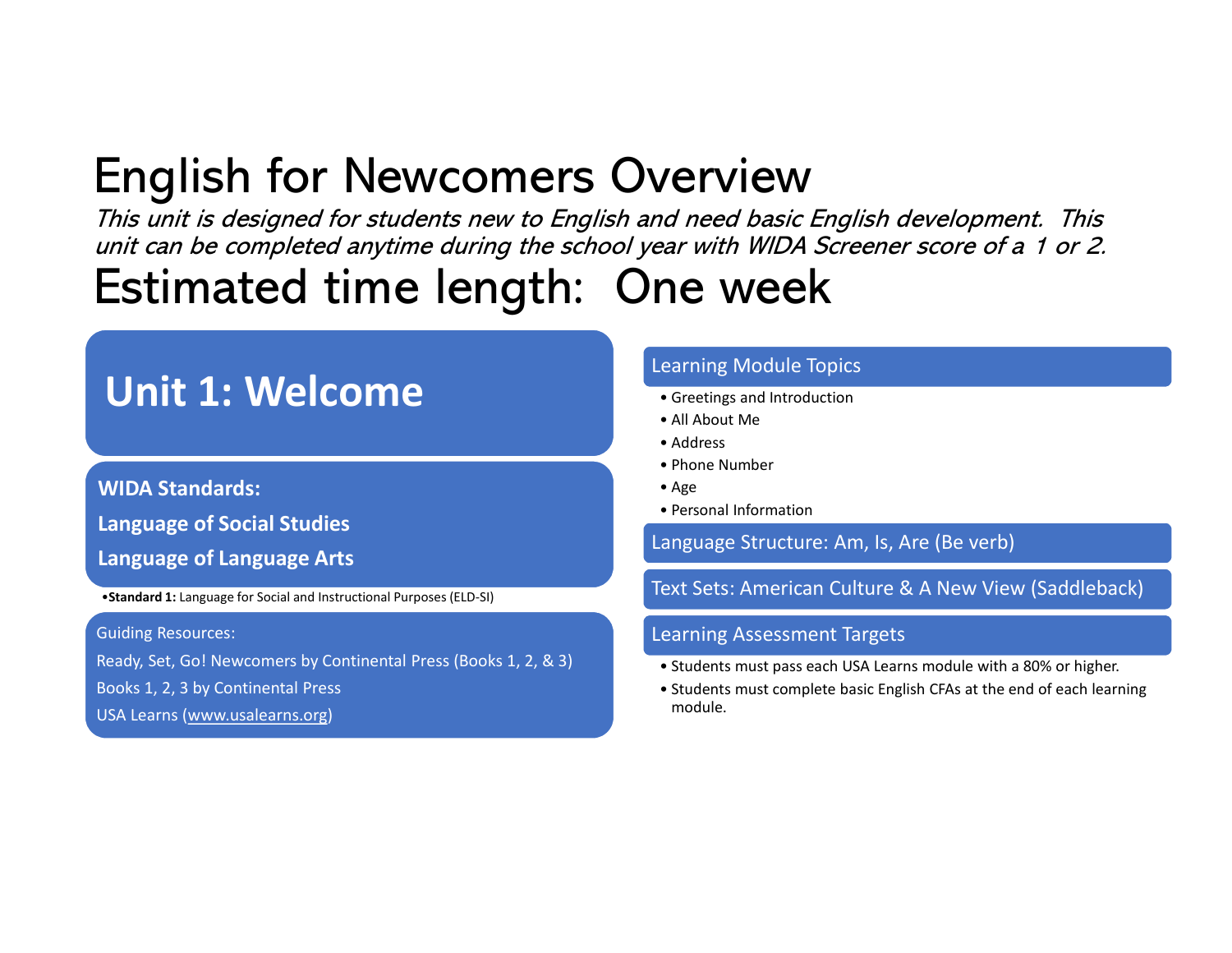This unit is designed for students new to English and need basic English development. This unit can be completed anytime during the school year with WIDA Screener score of a 1 or 2. Estimated time length: Two weeks **/CIVICW**<br> *d need basic English development. This*<br> *ear with WIDA Screener score of a 1 or 2.*<br>
<br>
earning Module Topics<br>
• Classroom tools<br>
• Paces at school<br>
• Paces at school<br>
• Following directions<br>
• School schedule<br> **/Crvicw**<br> **Contains the property of the school school school school school school school school school school school school school school school school school schedule<br>
<b>Property** at school<br> **Property at school school sch /CIVICW**<br> *d need basic English development. This*<br> *ear with WIDA Screener score of a 1 or 2.*<br>
<br> **earning Module Topics<br>
• Recople at school<br>
• Places at school<br>
• School schedule<br>
• School schedule<br>
• School schedule<br> /CIVICW**<br>
or *need basic English development. This*<br>
par with WIDA Screener score of a 1 or 2.<br>
earning Module Topics<br>
(Tassroom tools<br>
(People at school<br>
(People at school)<br>
(People at school)<br>
(People at school)<br>
(Peopl **/CITVIEW**<br>
Ind need basic English development. This<br>
ear with WIDA Screener score of a 1 or 2.<br>
earning Module Topics<br>
• Classroom tools<br>
• People at school<br>
• Peaces at school<br>
• School crues<br>
• School schedule<br>
• School **School school School School School School School School School School School School School School School School School School School School School School School School School School School School School School School Scho /CITVIEW**<br>
Id need basic English development. This<br>
par with WIDA Screener score of a 1 or 2.<br>
earning Module Topics<br>
• Classroom tools<br>
• People at school<br>
• Places at school<br>
• School rules<br>
• School schedule<br>
• Useful **/CIVICW**<br> *d need basic English development. This*<br>
par with WIDA Screener score of a 1 or 2.<br>
earning Module Topics<br>
• Resple at school<br>
• Pelaces at school<br>
• School school<br>
• School school<br>
• School school<br>
• School sc

### Unit 2: My School

### WIDA Standards:

Language of Social Studies

Language of Language Arts

•Standard 1: Language for Social and Instructional Purposes (ELD-SI)

Guiding Resources:

Ready, Set, Go! Newcomers by Continental Press (Books 1, 2, & 3)<br>• Students must pass each USA Learns module with a 80% or higher. Books 1, 2, 3 by Continental Press USA Learns (www.usalearns.org)

#### Learning Module Topics

- 
- 
- 
- 
- 
- 
- 
- 

Language Structure: Contractions

Text sets: School Expectations & Finding Her Way (Saddleback)

- 
- earning Module Topics<br>• Classroom tools<br>• Feople at school<br>• Stool rules<br>• Following directions<br>• School schedule<br>• Useful school phrases<br>• In the Food Court<br>manyage Structure: Contractions<br>Ext sets: School Expectations & earning Module Topics<br>• Classroom tools<br>• People at school<br>• Flalowing directions<br>• School schedule<br>• School schedule<br>• Useful school phrases<br>• In the Food Court<br>enarning Assessment Targets<br>ext sets: School Expectations & module.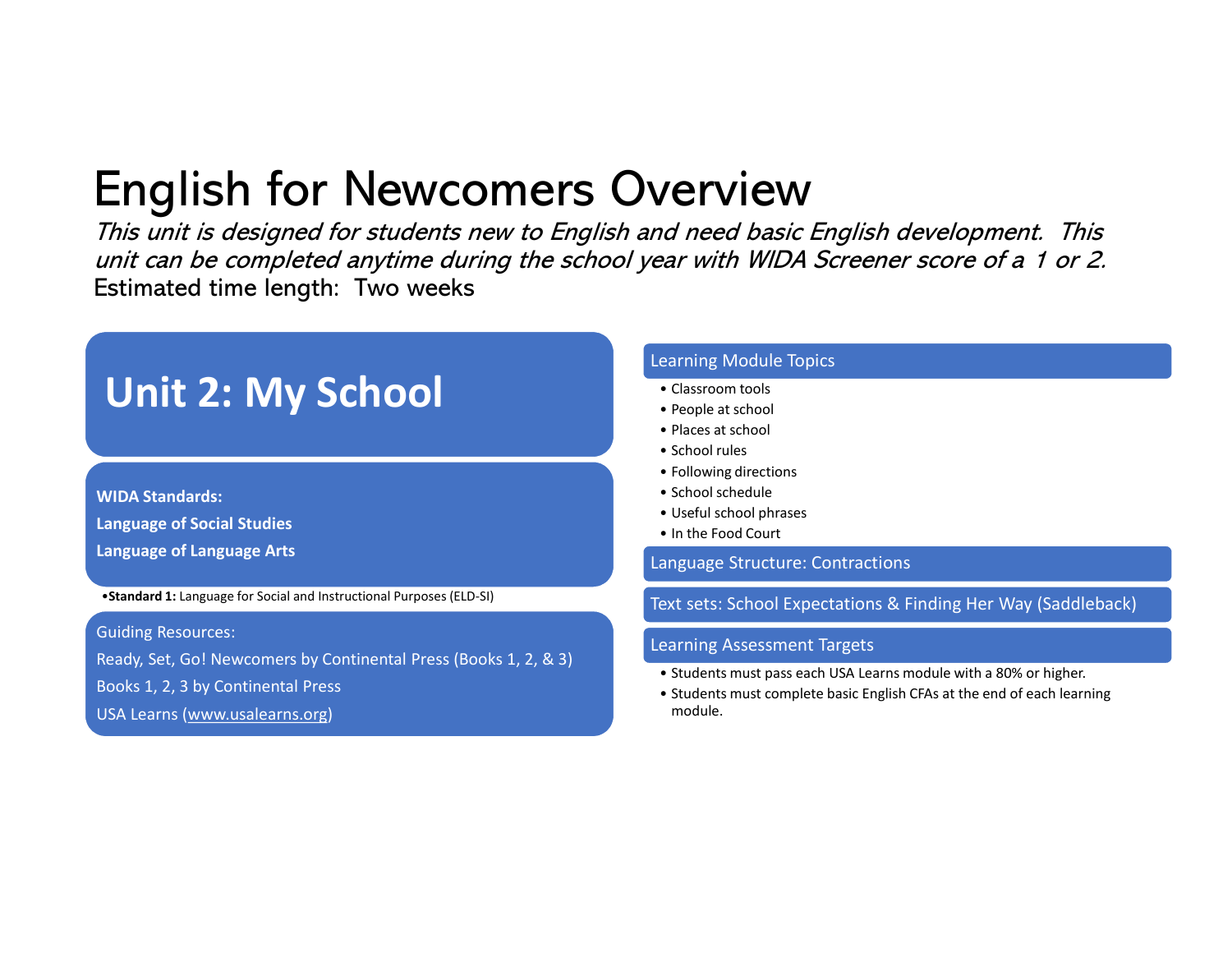This unit is designed for students new to English and need basic English development. This unit can be completed anytime during the school year with WIDA Screener score of a 1 or 2. Estimated time length: One Week **/Crvich Constrained Systems of the Constrained Systems of the Armoring Module Topics<br>Frame with WIDA Screener score of a 1 or 2.<br>
<br>
earning Module Topics<br>
• Types of homes<br>
• Rooms in a house<br>
• Objects in a room<br>
• Tools /CIVICW**<br>
and need basic English development. This<br>
par with WIDA Screener score of a 1 or 2.<br>
earning Module Topics<br>
• Types of homes<br>
• Rooms in a house<br>
• Objects in a room<br>
• Tools<br>
• Activities at home<br>
• Activities **/Crvich CM<br>
d need basic English development. This<br>
ear with WIDA Screener score of a 1 or 2.<br>
earning Module Topics<br>
• Types of homes<br>
• Rooms in a house<br>
• Nobjects in a room<br>
• Tobis<br>
• Objects in a room<br>
• Tobis<br>
• Ac /Crvich the Solution Server Server Server Server Server Server Server Server Server Server Server Server Server Server Server Server Server Server Server Server Server Server Server Server Server Server Server Server Serv /Crick Constrained Assic English development.** This<br>par with WIDA Screener score of a 1 or 2.<br>earning Module Topics<br>• Types of homes<br>• Rooms in a house<br>• Nobjets in a room<br>• Diols<br>• Daily routines<br>• Activities at home<br>Act **Figure 19: Activities at Activities at New Home & Second Thoughts (Saddleback)**<br>
Figure 2. Activities at homes<br>
• Rooms in a house<br>
• Nopets in a noom<br>
• Noisk<br>
• Noisk<br>
• Noisk<br>
• Activities at home<br>
• Activities at home

### Unit 3: Home

### WIDA Standards:

Language of Math

- Language of Language Arts
- Standard 1: Language for Social and Instructional Purposes (ELD-SI)

Guiding Resources:

Ready, Set, Go! Newcomers by Continental Press (Books 1, 2, & 3)<br>Students must pass each USA Learns module with a 80% or higher.<br>Students must complete basic English CFAs at the end of each learning Books 1, 2, 3 by Continental Press USA Learns (www.usalearns.org)

#### Learning Module Topics

- 
- 
- 
- 
- 
- 

Language Structures: Nouns and adjectives

Text Sets: A New Home & Second Thoughts (Saddleback)

- 
- **Types of homes**<br>• Rooms in a house<br>• Objects in a room<br>• Tools<br>• Daily routines<br>• Activities at home<br>**•** Activities at home<br>anguage Structures: Nouns and adjectives<br>ext Sets: A New Home & Second Thoughts (Saddleback)<br>earning Module Topics<br>• Types of homes<br>• Rooms in a house<br>• Objects in a room<br>• Daily routines<br>• Activities at home<br>• Activities at home<br>anguage Structures: Nouns and adjectives<br>ext Sets: A New Home & Second Thoughts (Sadd module.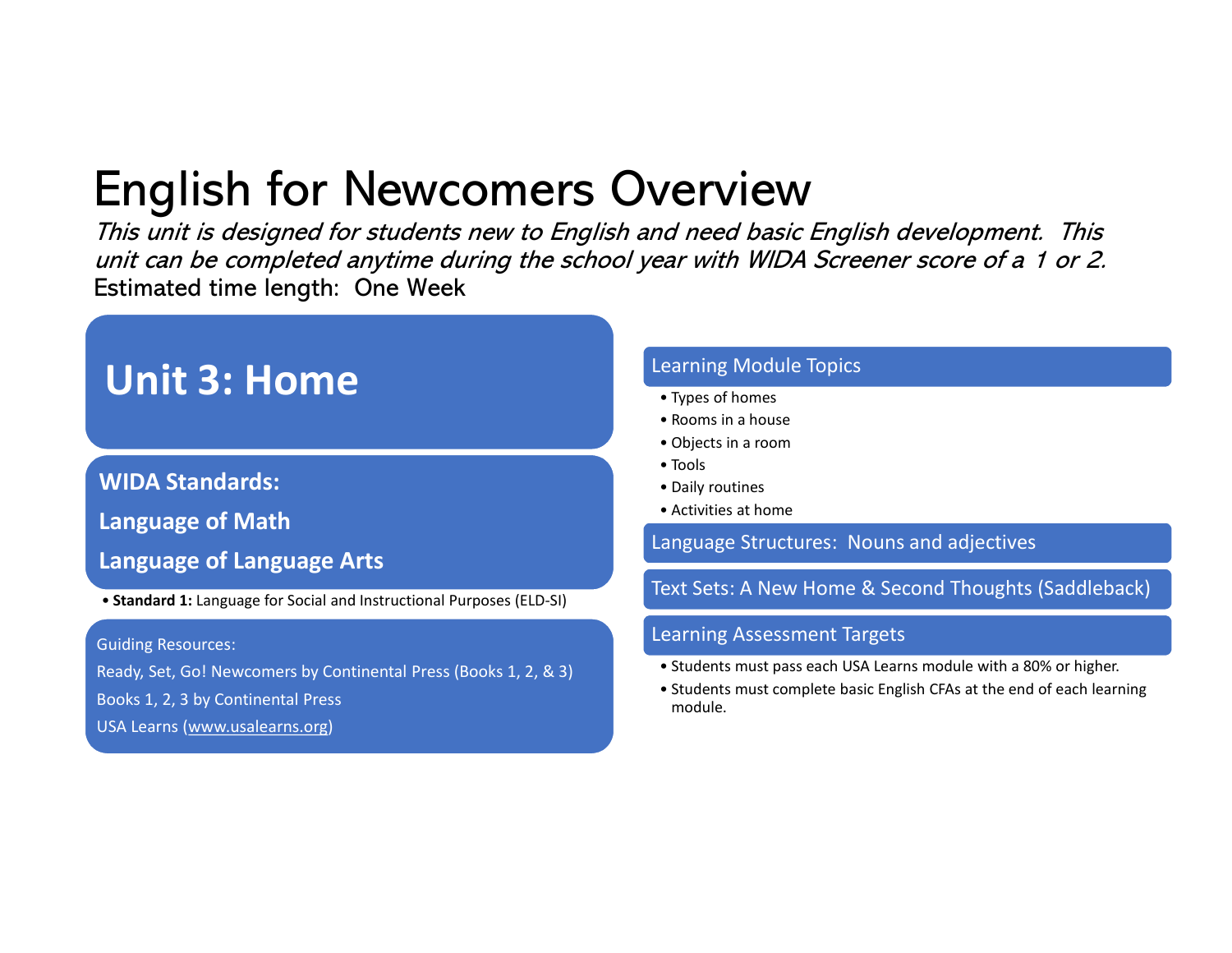This unit is designed for students new to English and need basic English development. This unit can be completed anytime during the school year with WIDA Screener score of a 1 or 2. Estimated time length: Two weeks **/Crvicw**<br> *Conditional Accelers Scotting Module Topics Accelers for a 1 or 2.***<br>
<br>
Acceling Module Topics<br>
• In the Clinic<br>
• Feelings and Emotions<br>
• Hobbies, sports, and music<br>
• Hobbies, sports, and music /Crvicw**<br> *Mal need basic English development. This*<br> *ear with WIDA Screener score of a 1 or 2.*<br>
<br> **earning Module Topics<br>
• In the Clinic<br>
• Feelings and Emotions<br>
• Hygiene<br>
• Exercise<br>
• Hobbies, sports, and music<br>
• /CIVICW**<br> *d need basic English development. This*<br> *ear with WIDA Screener score of a 1 or 2.*<br>
<br> **earning Module Topics<br>
• In the Clinic<br>
• Feelings and Emotions<br>
• Hygiene<br>
• Exercise<br>
• Hobbies, sports, and music<br>
• H /Crvich CM**<br> **d** need basic English development. This<br>
par with WIDA Screener score of a 1 or 2.<br>
earning Module Topics<br>
• In the Clinic<br>
• Feelings and Emotions<br>
• Hygiene<br>
• Exercise<br>
• Hobbies, sports, and music<br>
• Hea • Hobbies, sports, and music **/CIVICW**<br>
Ind need basic English development. This<br>
par with WIDA Screener score of a 1 or 2.<br>
earning Module Topics<br>
• In the Clinic<br>
• Feelings and Emotions<br>
• Exercise<br>
• Hobbies, sports, and music<br>
• Healthy Eating<br>
• **/CIVICW**<br>
Ind need basic English development. This<br>
par with WIDA Screener score of a 1 or 2.<br>
earning Module Topics<br>
• In the Clinic<br>
• Feelings and Emotions<br>
• Hygiene<br>
• Hobbies, sports, and music<br>
• Healthy Eating<br>
•

### Unit 4: Health & Well-Being

### WIDA Standards:

• Standard 1: Language for Social and Instructional Purposes (ELD-SI)

#### • Standard 2: Language for Language Arts (ELD-LA)

Guiding Resources:

Ready, Set, Go! Newcomers by Continental Press (Books 1, 2, & 3) <br>• Students must pass each USA Learns module with a 80% or higher.

Books 1, 2, 3 by Continental Press

USA Learns (www.usalearns.org)

### Learning Module Topics

- 
- 
- 
- 
- 
- 
- 

### Language Structures: Action Verbs

### Text Sets: Health Resources & Hidden Danger

- 
- earning Module Topics<br>• In the Clinic<br>• Feelings and Emotions<br>• Hygiene<br>• Exercise<br>• Hobbies, sports, and music<br>• The Five Senses<br>anguage Structures: Action Verbs<br>Ext Sets: Health Resources & Hidden Danger<br>earning Assessme earning Module Topics<br>• In the Clinic<br>• Feelings and Emotions<br>• Hygiene<br>• Exercise<br>• Hobbies, sports, and music<br>• Healthy Eating<br>• The Five Senses<br>anguage Structures: Action Verbs<br>• Ext Sets: Health Resources & Hidden Dang learning module.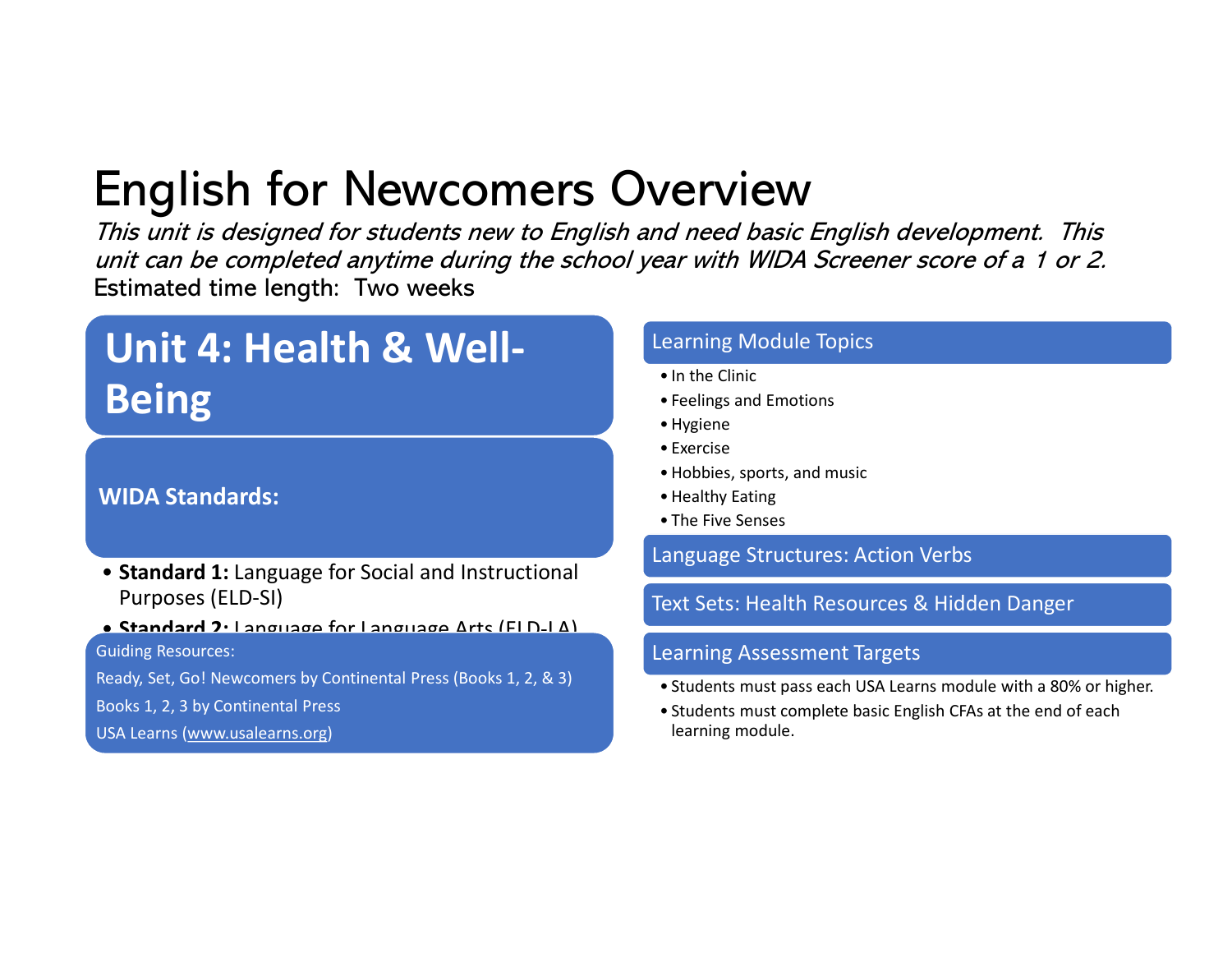This unit is designed for students new to English and need basic English development. This unit can be completed anytime during the school year with WIDA Screener score of a 1 or 2. Estimated time length: One Week **/CIVIEW**<br>
Ind need basic English development. This<br>
par with WIDA Screener score of a 1 or 2.<br>
<br>
earning Module Topics<br>
• Places in a Community<br>
• Jobs<br>
• Transportation<br>
anguage Structures: Prepositions of Place **/CIVICW**<br> *d need basic English development. This*<br> *ear with WIDA Screener score of a 1 or 2.*<br>
<br>
earning Module Topics<br>
• Places in a Community<br>
• Jobs<br>
• Transportation<br>
anguage Structures: Prepositions of Place **/CIVICW**<br> **order and the School School School School School School School School School School School School School School<br>
Places in a Community<br>
<b>Places in a Community**<br> **Places in a Community**<br> **Places in a Community R** 

# Unit 5: Around Town<br>
State in a Community

### WIDA Standards:

- Standard 1: Language for Social and Instructional Purposes (ELD-SI)
- Standard 2: Language for Language Arts (ELD-LA)

#### Guiding Resources:

Ready, Set, Go! Newcomers by Continental Press (Books 1, 2, & 3)<br>Students must pass each USA Learns module with a 80% or higher.

Books 1, 2, 3 by Continental Press

USA Learns (www.usalearns.org)

#### Learning Module Topics

Language Structures: Prepositions of Place

Text Sets: Community Resources & A New City (Saddleback) earning Module Topics<br>• Places in a Community<br>• Jobs<br>• Transportation<br>Clearning Assessment Targets<br>For Saddleback)<br>• Students must pass each USA Learns module with a 80% or higher.<br>• Students must complete basic English CF earning Module Topics<br>• Places in a Community<br>• Jobs<br>• Transportation<br>Text Sets: Community Resources & A New City<br>Saddleback)<br>earning Assessment Targets<br>• Students must pass each USA Learns module with a 80% or higher.<br>• S

- 
- module.